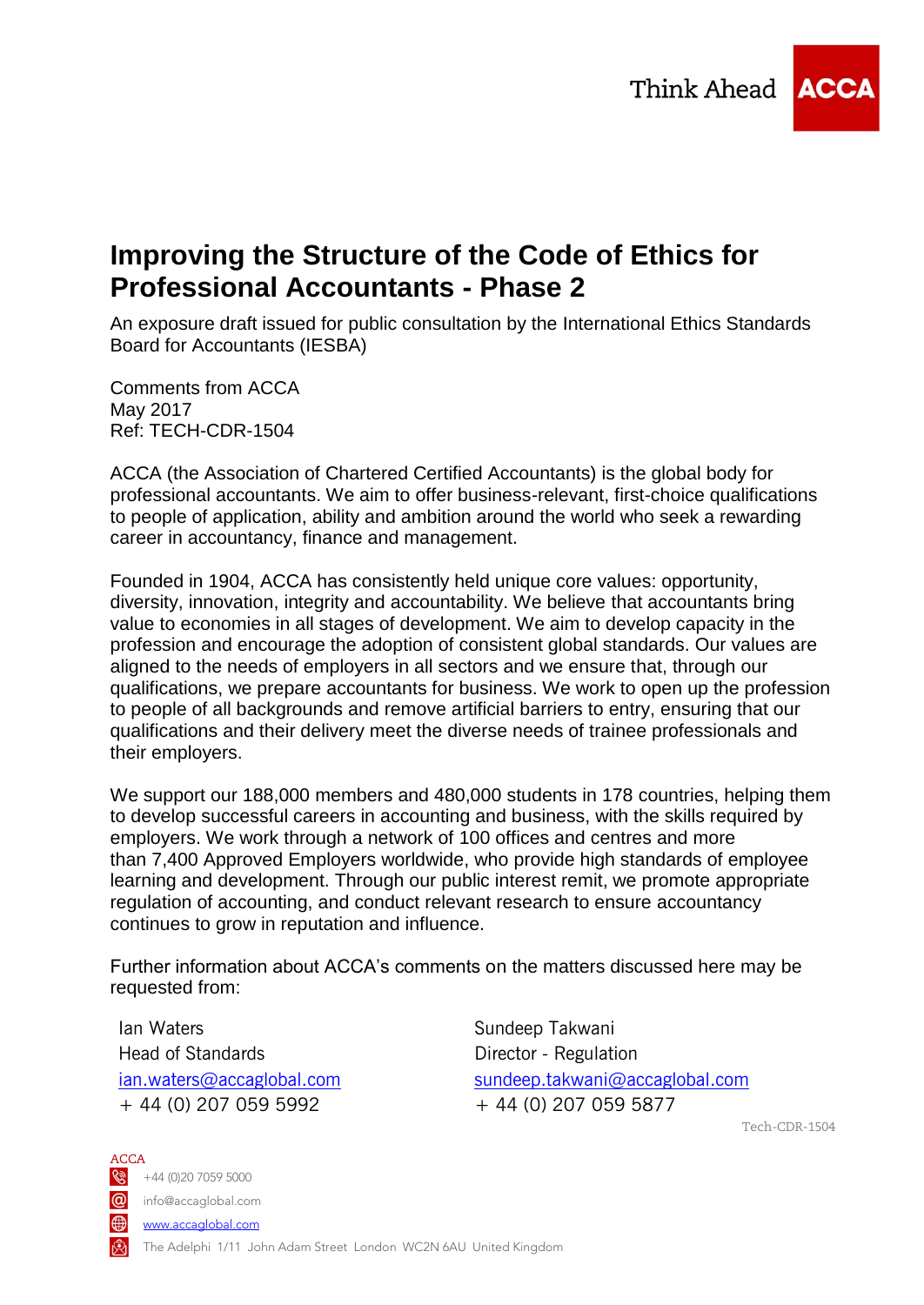

ACCA welcomes the opportunity to comment on the proposals.

[www.accaglobal.com.](http://www.accaglobal.com/)

# GENERAL COMMENTS

We remain supportive of this project and the intended outcomes, and we see continued improvements to the structure within the Phase 2 proposals. The project has been made more complicated by the need to consider changes to the requirements of the Code during the course of restructuring the Code (the intention of which was *not* to change the requirements). Therefore, we appreciate the publication of the agreed-inprinciple text at this stage.

Our concern remains that the proposals fail to address adequately the importance of having a Code that is not of excessive length. Much of the repetition within the Code serves no purpose, but obscures the more important content. Repetition also presents a risk of inconsistency between different sections, which is damaging. Part 1 is the fundamentally important Part, and any tendency to repeat its content elsewhere should be questioned. This concern relates to the understandability objective of this project, and is relevant to all users of the Code. However, it is particularly relevant to those professional accountants in Small and Medium Practices (SMPs), who generally do not have the resources of larger organisations.

We acknowledge that '[t]he IESBA does not intend to make changes to the Phase 1 agreed-in-principle text unless required to ensure consistency with the final text of Phase 2 of the Structure project'. However, it is only at this stage that we can reasonably start to see weaknesses in the outcomes of the Phase 1 stage. We are particularly concerned by the unnecessary length of the restructured sections of the Code. For example, given the clear and effective structure of sections 200 and 300 regarding the application of the conceptual framework, to include a paragraph in almost every section to reiterate the requirement to comply with the fundamental principles and apply the conceptual framework has no value. In fact, in each section, this is an introductory paragraph, which includes the words 'Professional accountants are required to …' but is not numbered with an 'R' prefix. This could cause confusion.

We also recommend an exercise to review each 'introduction' for other paragraphs that do not add value. The removal of such redundant text will provide better focus on the important requirements and application material in the restructured Code. Beyond this,

ACCA  $\bigotimes$  +44 (0)20 7059 5000 info@accaglobal.com **⊕** www.accaglobal.com The Adelphi 1/11 John Adam Street London WC2N 6AU United Kingdom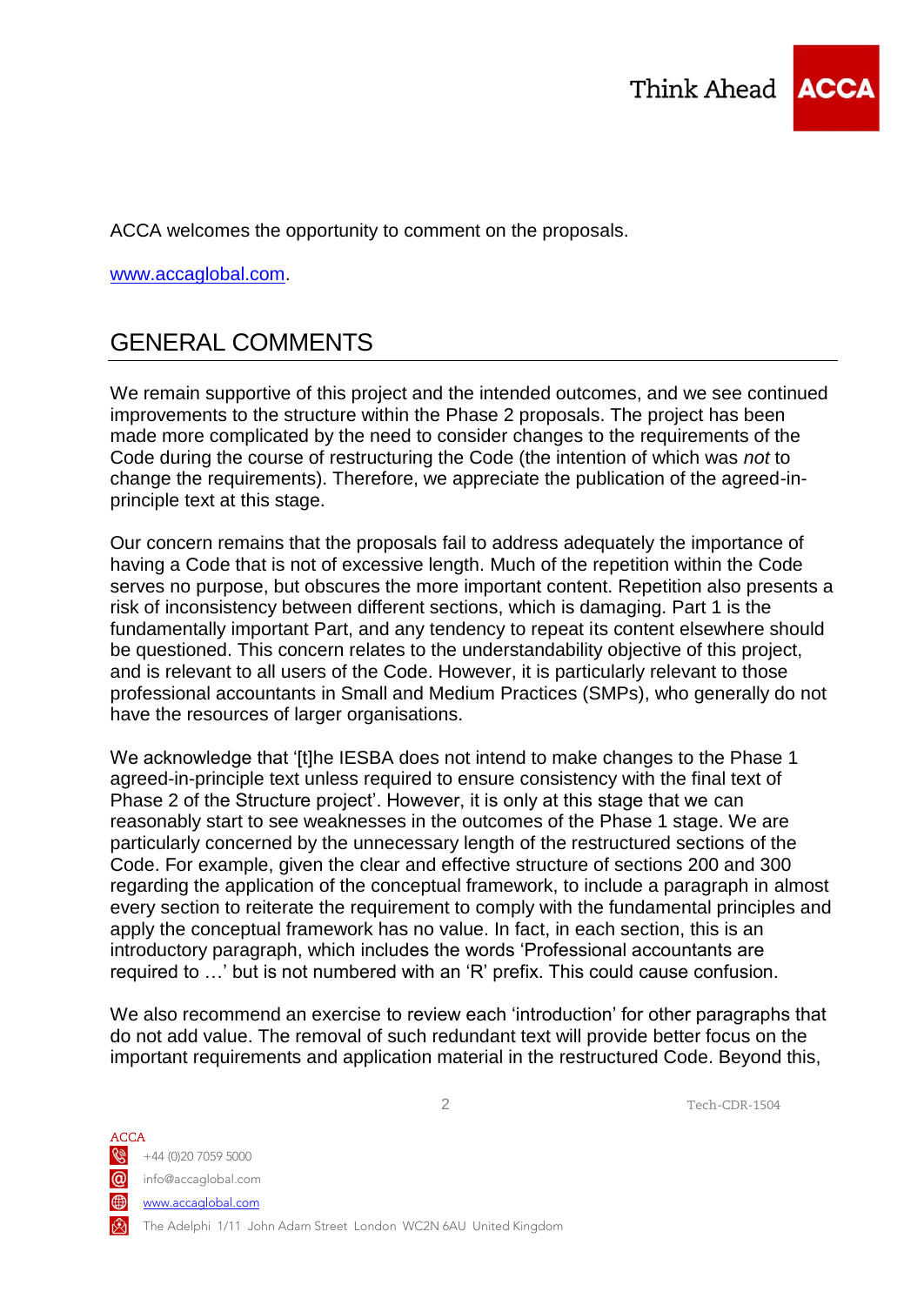

we would suggest a pragmatic approach whereby the further simplification of individual paragraphs and sentences throughout the Code is held over to the initial review of the restructured Code. There remain several examples of text that is confusing or overcomplicated.<sup>1</sup> Although the exercise of identifying such text could start immediately, we propose that the time for releasing a 'simplification exposure draft' would be one year after the issue of the restructured Code. At that stage, it might be appropriate to also expose possible amendments to align the International Independence Standards (IISs) with ISAE 3000 (Revised).

The IESBA should be wary of possible situations in which moving paragraphs (or parts of paragraphs) might change the emphasis. For example, proposed paragraph 310.3 is derived from part of extant paragraph 220.1; it refers to independence and the IISs, but does not mention objectivity, and does not explain the difference between objectivity and independence. (The relationship between objectivity and independence is something that we shall comment on further in our response to the Exposure Draft on *Proposed Application Material Relating to Professional Skepticism and Professional Judgment.*)

We welcome the proposed structure that places the IISs in a separate Part at the end of the Code, but keeps them close to the other provisions that are most relevant to professional accountants in public practice. Overall, we urge the IESBA not to lose sight of the risk that the Code could be perceived as becoming more rules-based. We recognise that this is a risk, given the objective of making the Code more enforceable. However, a principles-based Code – clearly set out - is essential to the project's objective of enhanced compliance with the Code.

Factors that would affect the navigation of an electronic version of the Code must also be considered at this stage. Identifying sections that are unlikely to be relevant to SMPs would, in future, help those SMPs to tailor the Code to their circumstances, providing better focus and understanding.

ACCA  $\frac{1}{2}$  +44 (0)20 7059 5000 info@accaglobal.com **⊕** www.accaglobal.com The Adelphi 1/11 John Adam Street London WC2N 6AU United Kingdom

<u>.</u>

<sup>&</sup>lt;sup>1</sup> See, for example, paragraphs 120.6A1, 240.2, 270.4A6, and 400.60A1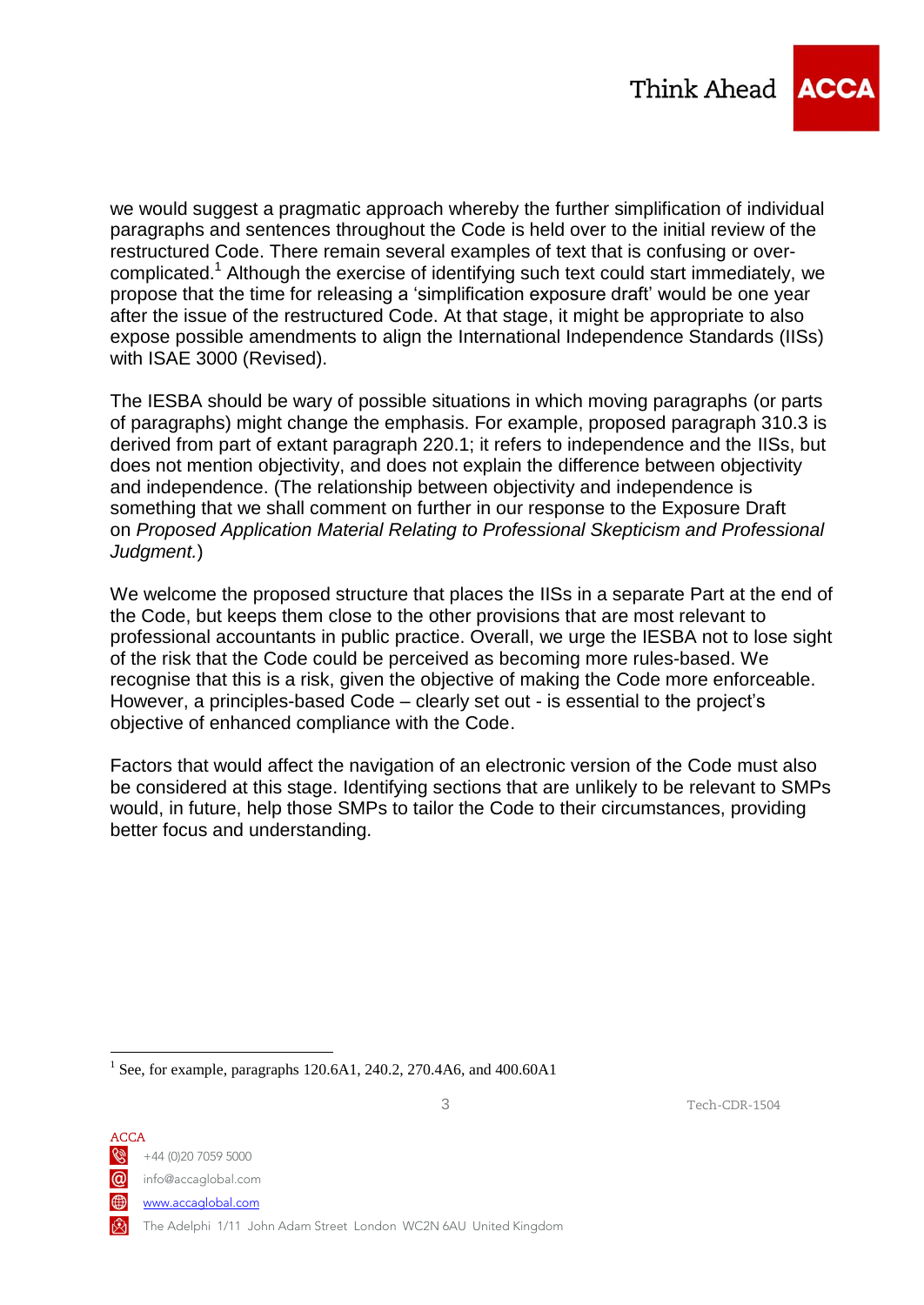

# AREAS FOR SPECIFIC COMMENT:

In this section, we set out our responses to the request for specific comments set out on pages 10 and 11 of the consultation document.

# *Structure of the Code Phase 2*

**Question 1: Do you believe that the proposals in this ED have resulted in any unintended changes in meaning of:**

- **the provisions for Part C of the Extant Code, as revised in the close-off document for Part C Phase 1 (see Sections 200-270 in Chapter 1)?**
- **the NOCLAR provisions (see Sections 260 and 360 in Chapter 2)?**
- **the revised provisions regarding long association (see Sections 540 and 940 in Chapter 3)?**
- **the provisions addressing restricted use reports in the extant Code (see Section 800 in Chapter 4)?**
- **the provisions relating to independence for other assurance engagements (Part 4B in Chapter 5)?**

## **If so, please explain why and suggest alternative wording.**

## *Part C - Phase 1:*

We are concerned by the explicit statement in paragraph 200.5A3 that '[a]ll professional accountants have a responsibility to act in the public interest'. We would encourage consistency with paragraph 260.7A1, which notes that '[a] distinguishing mark of the accountancy profession is its acceptance of the responsibility to act in the public interest'. Given the inevitable disagreement at times about what the public interest entails in a given situation, the acceptance of the profession is very different to the responsibility of an individual within that profession. In any event, we would expect application material to avoid setting out professional accountants' responsibilities.

In combining extant paragraphs 310.3 and 310.6 into paragraph R210.5, it becomes more apparent that that existing wording may be confusing. In safeguarding the fundamental principles, the professional accountant is required to consider the circumstances that present a conflict of interest, rather than a particular activity. The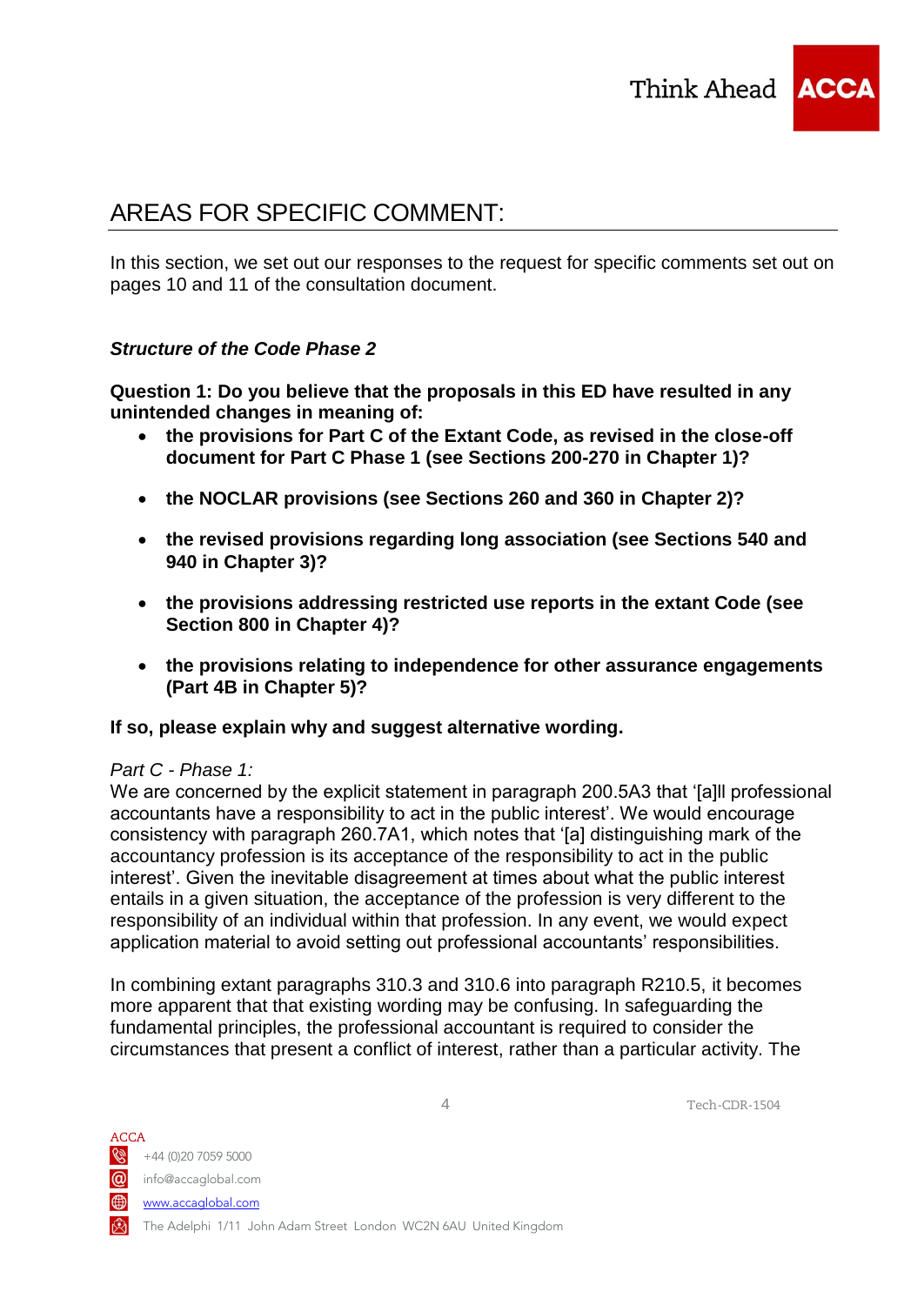

#### *Independence for other assurance engagements:*

The structure of the 'introduction' in section 900 is not consistent with that in section 400. This might raise questions in the mind of the reader. In addition, there is no reference, at the start of each of these sections, to the conceptual framework. Although the risk of confusing independence with objectivity should be avoided, we believe that, if the references at the start of each section in Parts 2 and 3 are to remain, there should also be a similar reference at the start of sections 400 and 900.

We have concerns, however, about the excessive number of references to applying the conceptual framework. For example, paragraph 911.3 states 'Section 911 sets out specific requirements and application material relevant to applying the conceptual framework to loans and guarantees'. There would be significant benefit in clarifying that application of the conceptual framework is often necessary in safeguarding objectivity (where loans and guarantees are concerned), but much of section 911 sets out requirements in order to ensure independence of mind and independence in appearance.

In the case of certain assurance engagements, it is possible (unlike an audit engagement) that the engagement may be with an individual professional accountant. Therefore, care should be taken to make clear within Part 4B that references to 'firm' could relate to an individual where the assurance engagement is with an individual.

Paragraph 900.17A1 simply states that network firms are discussed in respect of audits and reviews. However, section 900 concerns other assurance engagements, and so it is necessary to explain how paragraphs 400.50A1 to 400.54A1 relate to other assurance engagements.<sup>2</sup>

#### **Question 2: Do you believe that the proposals are consistent with the key elements of the restructuring as described in Section III of this Explanatory Memorandum?**

*Increased prominence of the fundamental principles and conceptual framework:* Care should be taken to ensure that the restructured Code is not (and is not perceived as) moving away from a principles-based code. Compliance with a Code that is a set of

www.accaglobal.com

1

The Adelphi 1/11 John Adam Street London WC2N 6AU United Kingdom

<sup>&</sup>lt;sup>2</sup> We believe there are errors in the cross-referencing of paragraphs within the exposure draft and the agreed-inprinciple text. This illustrates the complexity of the numbering system, which we still believe can be simplified.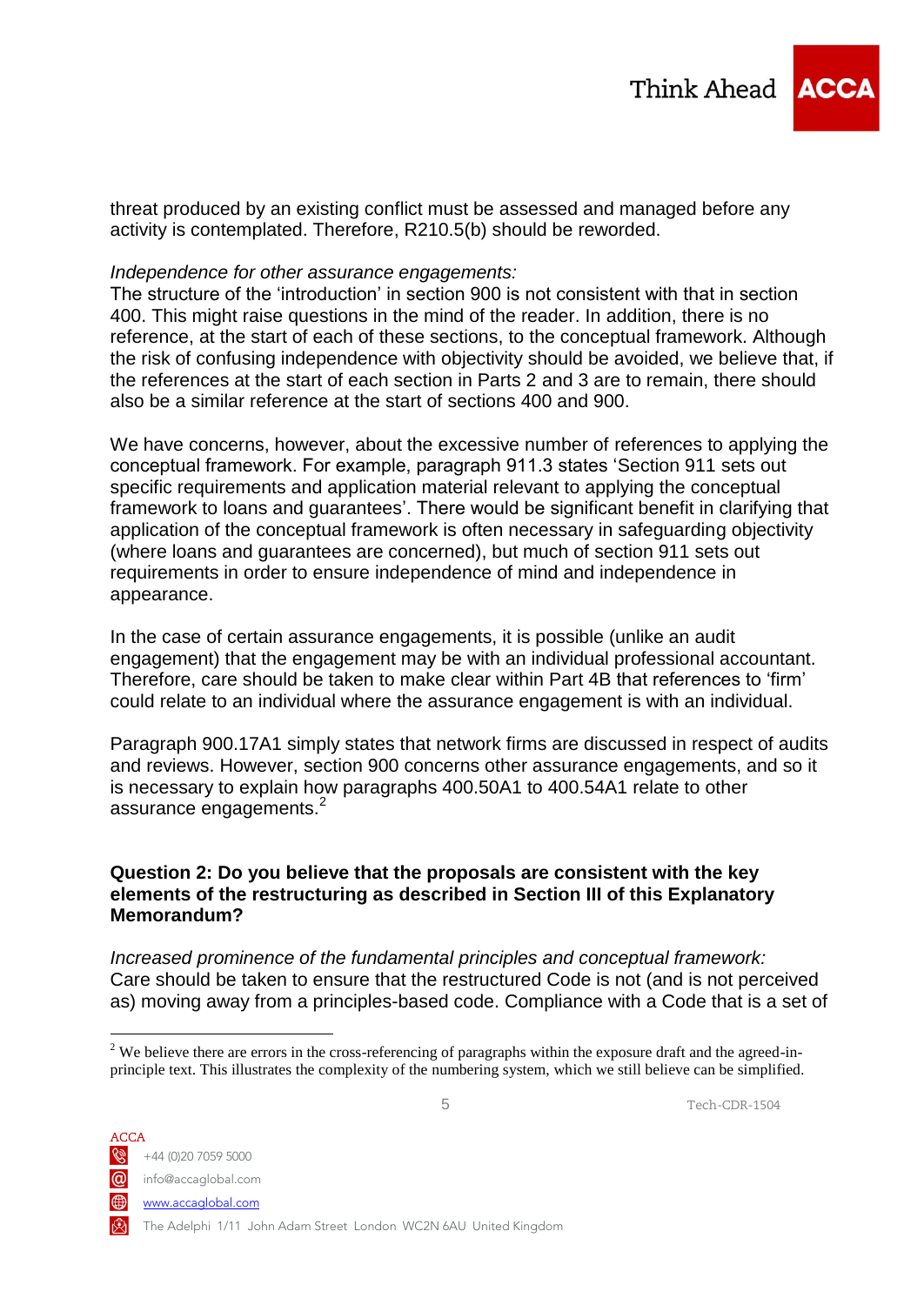

rules has little value if, in some situations, compliance with those rules does not bring about compliance with fundamental ethical principles. Therefore, in completing this project to restructure the Code, it is important that the IESBA focuses on making compliance with the conceptual framework as easy as possible.

#### *Requirements distinguished from other material:*

Like many other respondents, we would prefer requirements to be emboldened and all prefixes and suffixes to be removed. The numbering system is so complicated that it is difficult to have discussions about how the different paragraphs of the Code interact. Therefore, engagement with the Code is more difficult.

#### *Increased clarity of responsibility:*

In general, we support the objective of identifying the responsible party in certain situations. However, with regard to the requirements that relate to compliance with the conceptual framework, it is important that professional accountants identify their own responsibility and feel accountable for their compliance with the Code. Therefore, the fundamental principles and conceptual framework must be absolutely clear, and seen as paramount.

#### *Increased clarity in drafting:*

Increased clarity of drafting is extremely important in achieving the overriding objectives of this project. However, given the requirement that the project is not to change the meaning of the Code, it is impossible to achieve the simplifications required within the parameters of the Restructure project. A future project should be undertaken to review specific provisions within the restructured Code, and this should be scoped out within the IESBA's strategy beyond 2018. It might include a review of the numbering conventions in sections 4A and 4B, as they appear inconsistent. It should, in time, be evident from each IIS's contents page that there is consistency in structure. This will assist the user in identifying more quickly the relevant sections in each IIS.

In accordance with the outcomes of the NOCLAR project, the definition of 'professional behaviour' in the restructured Code includes the avoidance of discreditable *conduct*, as opposed to *action*. This takes account of conduct that amounts to *inaction* in a situation in which appropriate action is called for. We believe there is more work to be done in searching through the Code to identify all other situations in which the word 'act' or 'action' could be seen as too limited (for example in paragraph 260.2).

There are other examples of inconsistency throughout the draft restructured Code, and we have already alluded to the benefit of seeking greater consistency in the structure and wording of the introductory paragraphs of each section. However, this Phase 2 exposure draft illustrates a further inconsistency between sections 200 and 300. The

ACCA  $\frac{1}{2}$  +44 (0)20 7059 5000 info@accaglobal.com www.accaglobal.com The Adelphi 1/11 John Adam Street London WC2N 6AU United Kingdom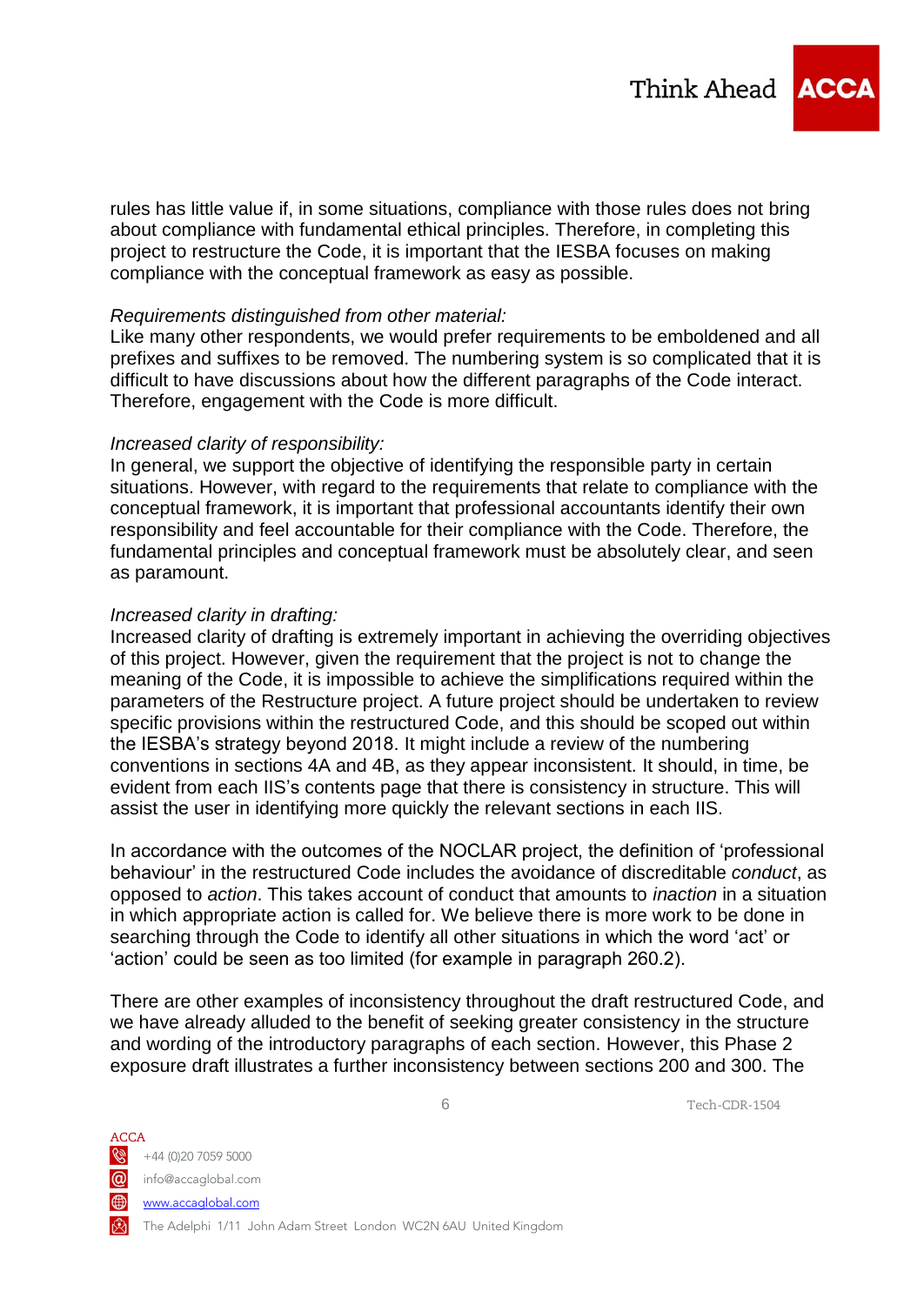

latter includes sections on 'identifying threats', 'evaluating threats' and 'addressing threats'; in contrast, section 200 does not include any paragraphs on addressing threats.

There is some inconsistency in phrasing throughout the Code, which we believe should fall within the scope of the current restructure project. However, as an alternative, it may be more appropriate to defer such an exercise to a later date. For example, there are several references to a review by a professional accountant, and a consistent way of expressing the rationale for the review and the required independence of the reviewer would be beneficial.

Clarity of drafting could also be improved by reviewing the draft restructured Code for imprecise words such as 'generally'. If something is said to be 'generally necessary' (210.8A1), it would appear that it is a requirement in some circumstances. Also, the meaning of words such as 'consider' could be difficult to interpret and translate. Where the text states 'factors to consider … include' (220.10A1, 260.16A1, 360.11A2, etc), this is failing to meet the stated objectives of avoiding use of the present tense in application material, and increased use of the active voice. We recommend that the IESBA should look for more opportunities to use a phrase such as 'the professional accountant might consider' in these areas.

Paragraph R923.5 uses the wording of extant paragraph 291.135 in requiring management to make 'all relevant decisions'. Greater clarity (and accuracy) would arise from expressing this requirement as a need for the professional accountant to avoid making decisions that are the proper responsibility of management.

## *Conforming amendments arising from the safeguards project*

**Question 3: Respondents are asked for any comments on the conforming amendments arising from the Safeguards project. Comments on those conforming amendments are requested by April 25, 2017 as part of a response to Safeguards ED-2.**

ACCA's response to the Safeguards ED-2 was submitted to the IESBA on 25 April 2017.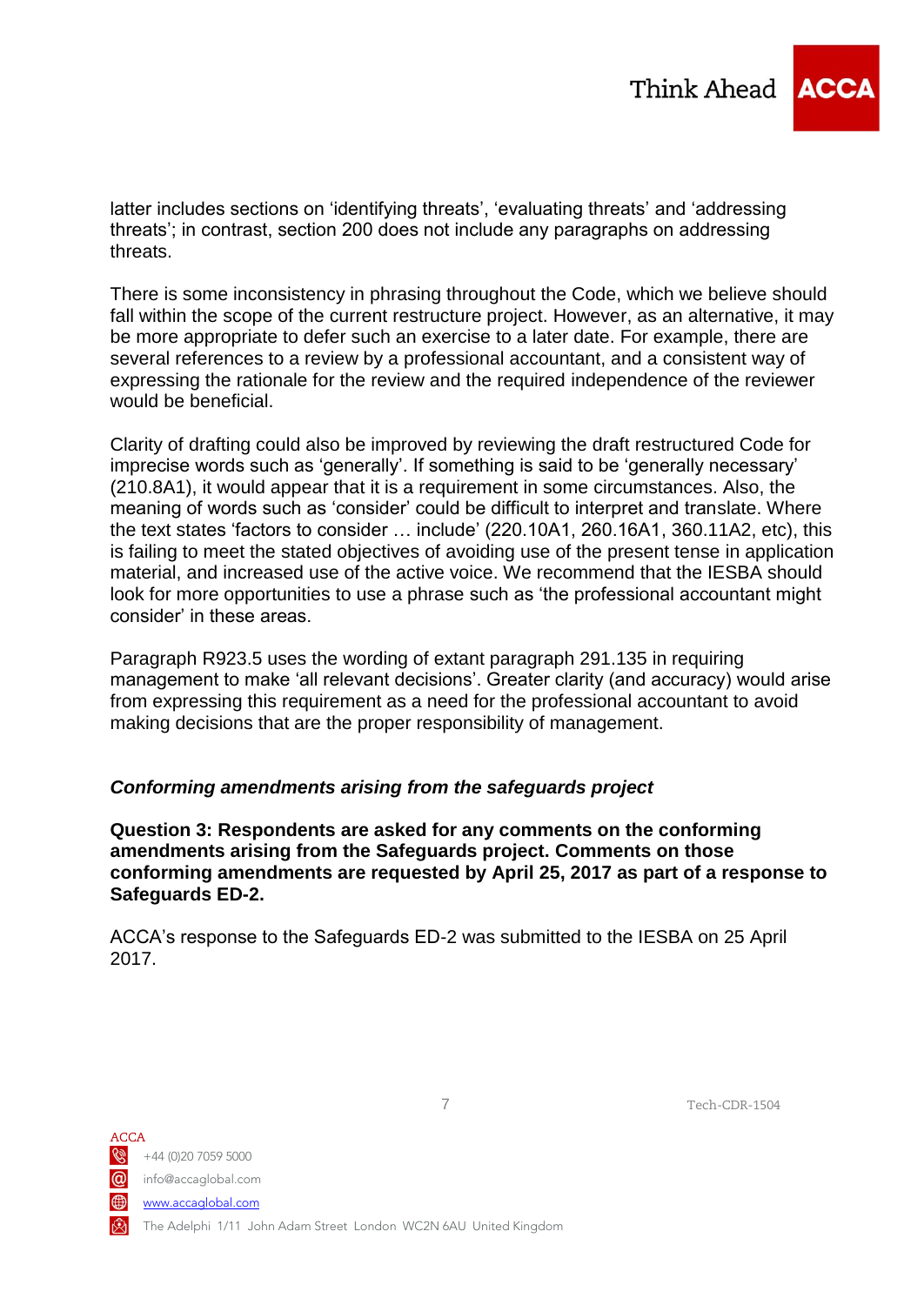

### *Effective date*

#### **Question 4: Do you agree with the proposed effective dates for the restructured Code? If not, please explain why not.**

In our opinion, the benefits of introducing the provisions in section 540 and 940 (relating to long association) to be effective six months prior to the rest of the restructured Code becoming effective are outweighed by the complications of effecting two changes in quick succession. Such complications are particularly burdensome for SMPs, and threaten effective compliance with the Code.

It is also inefficient to require implementation too soon after the issue of the restructured Code. This would threaten accurate translation of the Code, and would encourage a two-stage translation process – with the first phase based on draft text, and a second phase following the publication of the agreed final text.

#### **General comments**

#### *Small and Medium Practices (SMPs) and PAIBs:*

Navigation of the Code is an important consideration for all users, but particularly for SMPs. Identifying those sections of the Code that are unlikely to be relevant to SMPs would, in future, help those SMPs to identify the areas of the Code that most concern them and, in due course, help them to tailor an electronic version of the Code to their own circumstances, providing better focus and understanding.

#### *Regulators and audit oversight bodies:*

We have expressed our concern that the objectives of enhancing both compliance with the Code and its enforceability may conflict. The latter implies that clarity may be sought through more explicit requirements or rules; in contrast, strict adherence to a principlesbased framework is most likely to bring about higher levels of accountability and, therefore, compliance.

#### *Translations:*

We have commented above on the inefficiency that would be suffered by translators if the effective date of the restructured Code was too soon after the issue of the final version of the restructured Code. In any event, translation of the restructured Code will be demanding on resources, including time, and a realistic translation period will be required.